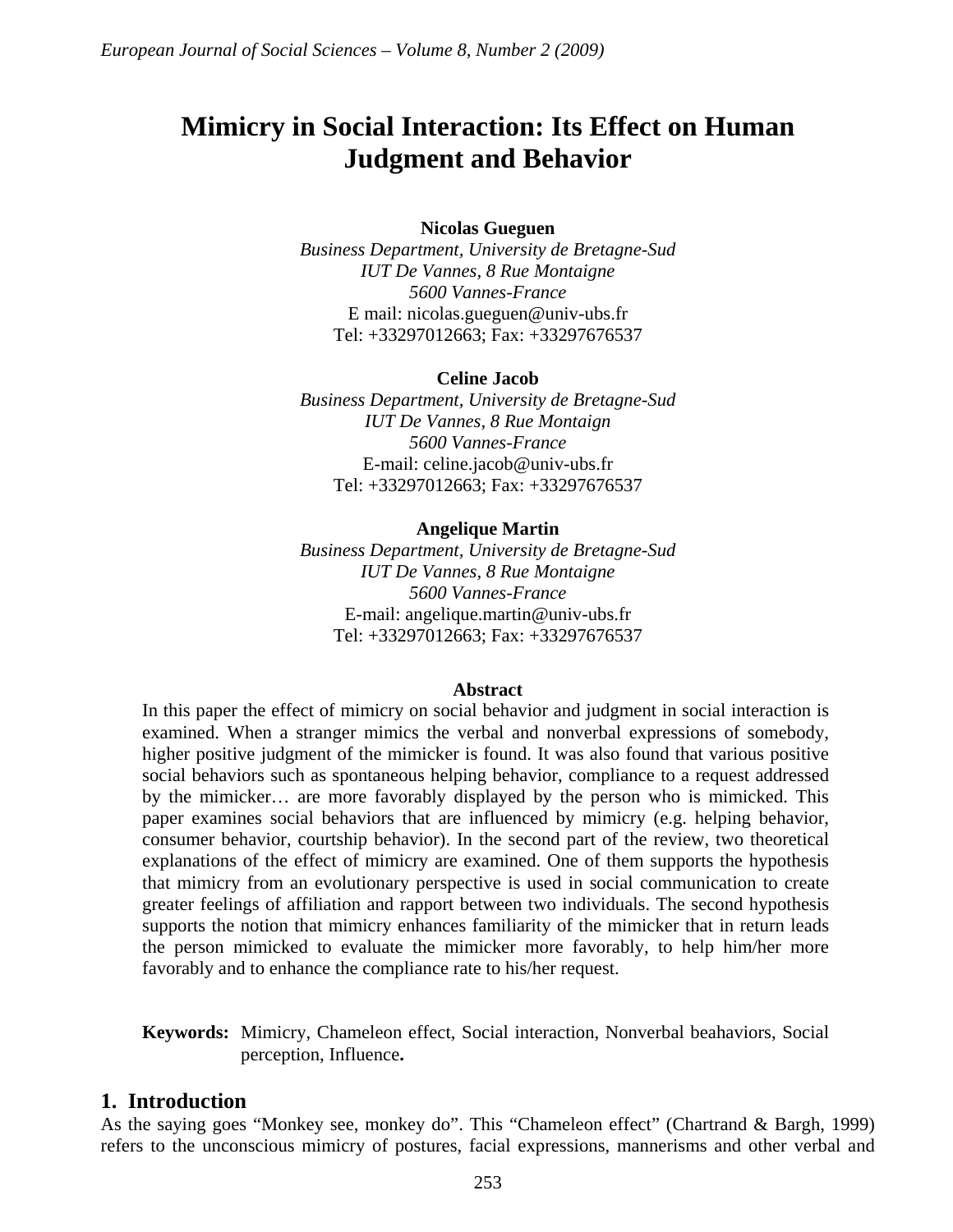nonverbal behaviors. Today, research on this paradigm has shown that mimicry has the power to influence social judgment and behavior toward the mimicker. Recent experimental studies conducted in field settings show that using mimicry could influence compliance towards a mimicker's request. The objective of this paper is to present to readers the various influences exerted by mimicry on people's judgment and behavior and to present the theoretical explanations used by scientists to explain the social influence of mimicry.

## **2. Social influence Effects of Mimicry**

Research on mimicry is not recent in psychology literature but the effect of mimicry on judgment and people's behavior is recent. The research found that the verbal and nonverbal expression of a counterpart is mimicked in social interaction. Giles and Powesland (1975) found that people mimic the accents of their counterparts. Speech rate (Webb, 1972) and speech rhythms (Cappela & Panalp, 1981) are also mimicked unconsciously by human beings in their social interactions. The contagious effect of laughter has been found in several studies (Bush, Barr, McHugo & Lanzetta, 1989; Provine 1992) and many experiments have found that the use of canned laugher causes an audience, in return, to laugh longer, more often and to rate the humorous material as funnier (Cialdini, 2001). It has been found that posture and mannerism are also mimicked in social interaction, (Bernieri, 1988, Lafrance, 1982). Chartrand and Bargh (1999, study 1) found that participants were more likely to touch their own faces when they interacted with a face touching confederate who was a stranger than when they interacted with a foot shacking confederate. Similarly, the reserve effect was found when the confederate shook his foot: then the participants were more likely to shake their own feet than to touch their own faces. When confederates were instructed to smoke in a bar lavatory, it was found that participants imitate the smoking behavior of the confederates (Harakeh, Engels, Van Baaren & Scholte, 2007). Quigley and Collins (1999) found that alcohol consumption is influenced by our counterpart in social interaction and the type of drink selected, the drinking rate and the volume of beverage for each sip is imitated..

People mimic verbal and nonverbal expressions and behavior of their counterparts in various social interactions, but research also found that mimicry is associated with higher positive evaluation of the mimicker. Chartrand and Bargh (1999, study 2) engaged participants in a task with a confederate who was instructed to either mimic the mannerism of the participant or to exhibit neutral, nondescript mannerisms. Compared to those who were not mimicked, participants who were mimicked by the confederate reported a subsequent higher mean of liking of the confederate and described their interaction with the confederate to be smoother and more harmonious. This result is congruent with the previous work of Maurer and Tindall (1983) who found that when a counselor mimicked the arm and leg position of a client this mimicry enhanced the client's perception of the counselor's level of empathy than when the counselor did not mimick the client. Social interaction between humans is not necessary to show the impact of mimicry on judgment. Interacting with an embodied artificial agent in immersive virtual reality that mimicked our own behavior is sufficient in influencing the rating of the agent. In a recent experiment of Bailenson and Yee (2005), a virtual agent verbally presented a persuasive argument (a message advocating a campus security policy) to a participant who interacted with the agent. In half of the cases, the virtual agent mimicked the participant's head movements at a 4 seconds delay, whereas for another group of participants, the agent mimicked the prerecorded movement of another participant. After the interaction, the participant indicated his/her agreement with the message delivered by the agent and gave his/her impression about the agent. It was found that the mimicking virtual agent was more persuasive and received more positive trait ratings than nonmimickers.

Rapport and affiliation is also associated with mimicry. Lafrance (1979) conducted a longitudinal design to explore the relation between a measure of nonverbal synchrony and self-report indications of rapport with college students. She found that posture sharing between the instructor and the students was positively related with rapport. For this author, postural mimicry may be influential in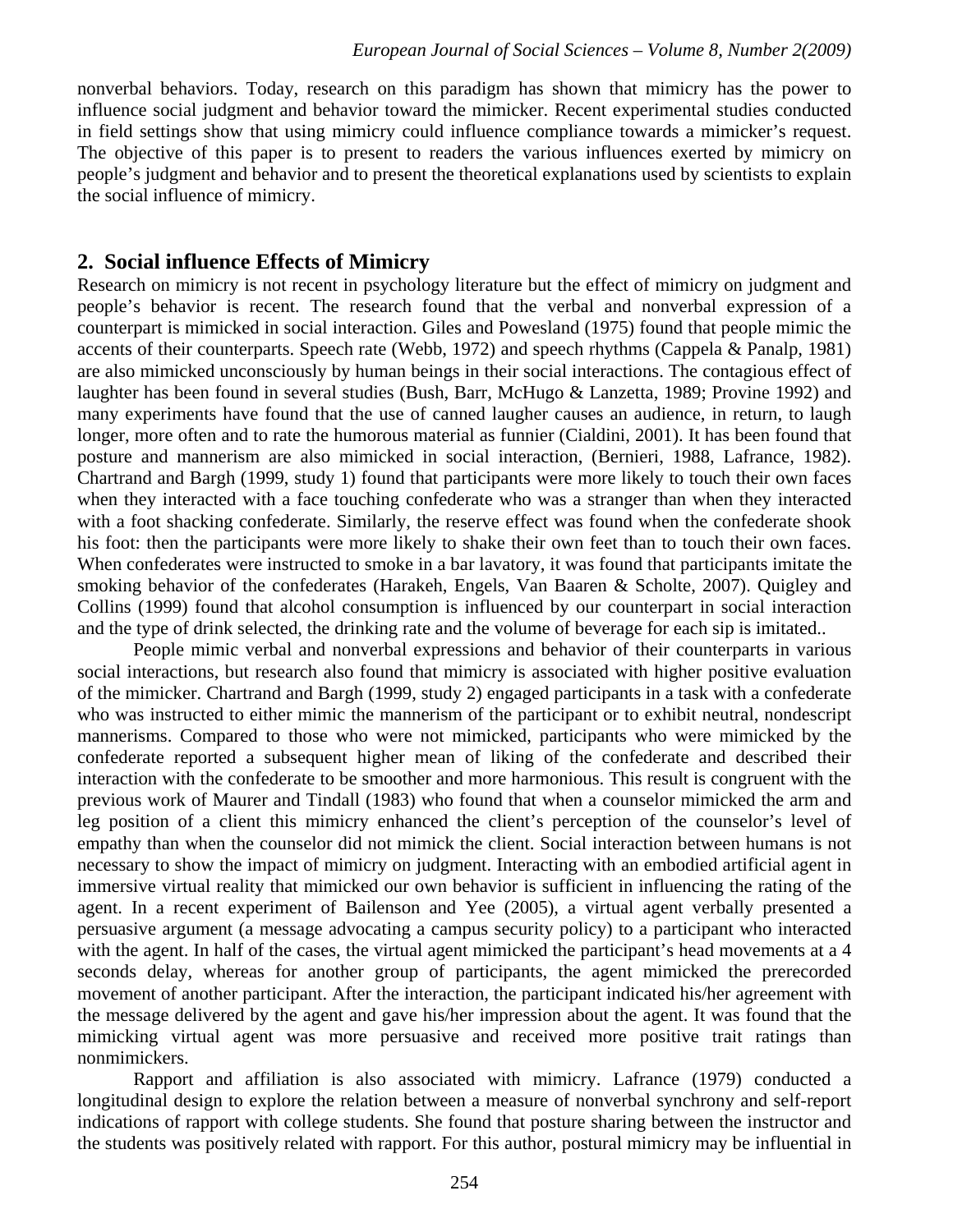## *European Journal of Social Sciences – Volume 8, Number 2 (2009)*

establishing rapport. This link between affiliation and rapport was recently demonstrated by Lakin and Chartrand (2003). In their experiment, participants performed a first task where they were exposed to a priming procedure in which they were primed with words related or not to the concept of affiliation (friend, partner…). In a second unrelated task on memory, participants watched a videotape of a female-confederate who was touching her face. It was found that during this second task that the participants who were primed with the unconscious concept of affiliation mimicked more favorably the confederate displayed on the video tape than when no affiliation priming was used. Then it seems that affiliation and mimicry are related. This effect was recently confirmed by two studies of Yabar, Johnston, Miles and Piles (2006) who found that participants more favorably mimicked nonverbal behavior of members of their in-group than members of their out-group. Again, the link between the desire of affiliation and mimicry was attested. In courtship relationships, the positive effect of mimicry is also observed. In a recent study (Guéguen, 2007a), an experiment was carried out during real sessions of speed-dating in order to test the behavioral effect of mimicry in a courtship context. Young confederate women who interacted with men during such sessions were instructed to mimic some verbal expressions and nonverbal behaviors of the men, verbal expressions alone, nonverbal behaviors alone or not to mimic at all. Data showed that men evaluated more positively the dating interaction and the women-confederates when they mimicked them. At the end of the dating session, men expressed greater desire to meet again the women-confederates who mimicked them than the same womenconfederates who did not. Furthermore, no difference given the nature of mimicry used (verbal alone, nonverbal alone or combined) was found arguing that expression of one source of mimicry is sufficient to have a positive effect on the counterpart's judgment.

If mimicry is associated with higher liking of the mimickers and greater affiliation, several studies have found that mimicry leads to enhancing pro-social behavior toward the mimickers. Van Baaren, Holland, Steenaert and Van Knippenberg (2003) found in two experiments that mimicking the verbal behavior of customers in a restaurant increased the size of the tips. In their first experiment, a waitress was instructed to mimic verbal behavior of half of her customers by literally repeating their order. It was found that the waitress received significantly larger tips when she mimicked the patrons than when she did not. In a second experiment, it was found that compared to a baseline condition, mimicry was associated with a higher rate of customers who gave a tip and was also associate with larger amount of tips. Spontaneous helping behavior is also affected by mimicry. Van Baaren, Holland, Kawakami and Van Knippenberg (2004) mimicked the posture (position of their arms, of their legs…) of half of their participants who participated in a task where they had to evaluate different advertisements. The experimenter, who was seated in front of the participant, mimicked the participant's posture or not. When the task finished the experimenter "accidentally" dropped six pens on the floor. It was found that participants in the mimicry condition picked up the pens more often (100 %) than participants in the nonmimicry condition (33 %). Behavioral mimicry can also facilitate negotiation outcomes. In a recent study of Maddux, Mullen and Galins (2008) it was found that mimicry facilitated the negotiator's ability to uncover underlying compatible interests and also increased their likelihood of obtaining a deal in a negotiation where a prima facie solution was not possible. The consumer's behavior is also affected by mimicry. In a recent experimental study conducted in a real commercial context (Guéguen, 2007b), four sellers who interacted with customers (the experiment took place in the section where various MP3 players were sold.) were instructed to mimic or not some verbal expressions and nonverbal behaviors of the customers. When leaving, customers were solicited to evaluate the sellers and the store. Results showed that mimicry is associated with greater compliance to the sellers' suggestions during the selling process (the customers bought more favorably the MP3 player recommended by the seller) and with greater positive evaluations of the sellers and the store.

Above all, theses studies show that mimicry seems to enhance social relationships, increases affiliation and rapport and enhances pro-social behavior. Later recent studies also showed that mimicry was associated with greater persuasive effect and compliance toward the mimicker's suggestions. So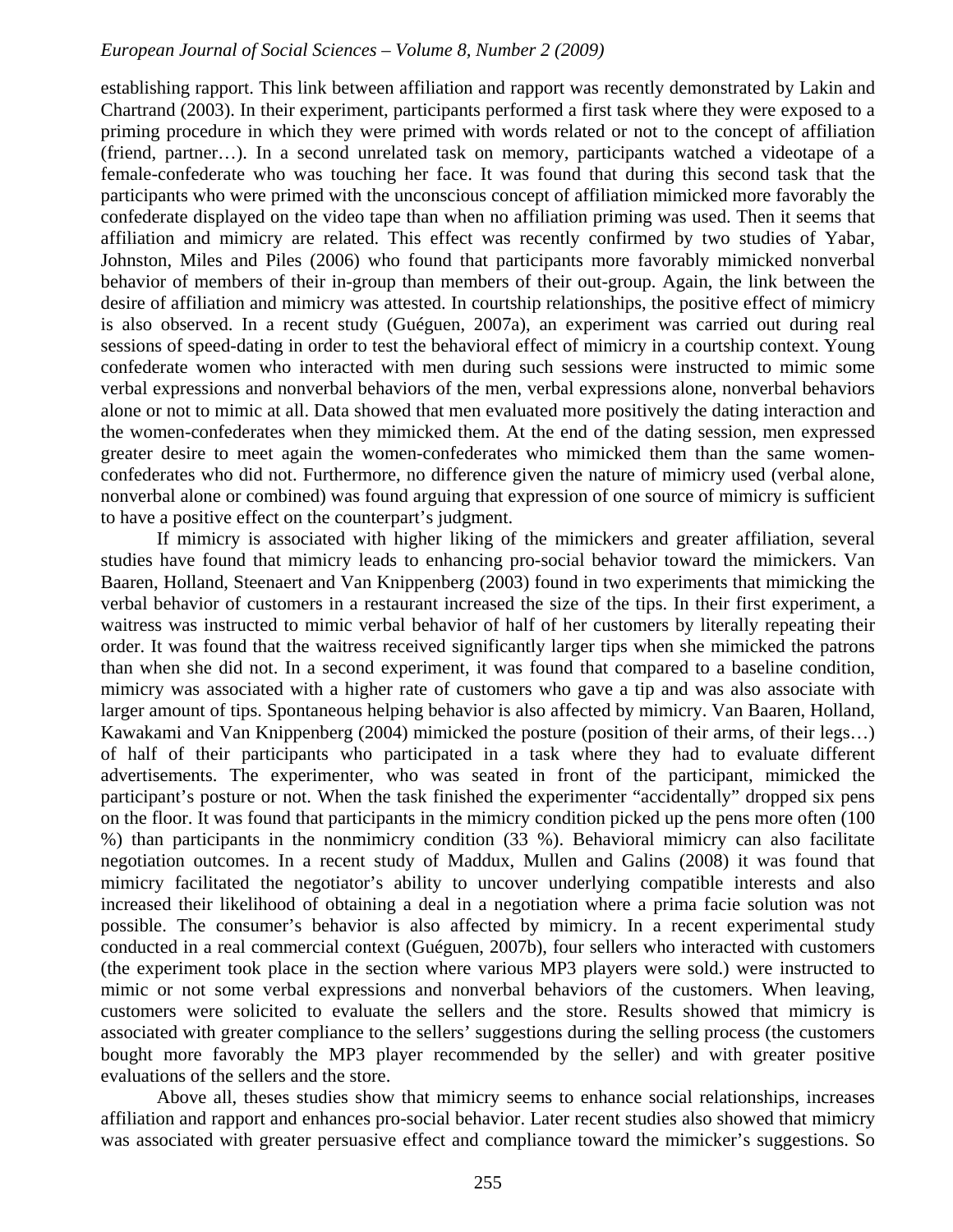the question that remains is why mimicry is so efficient in influencing social behavior and judgment? Recent, yet scarce, studies proposed several theoretical explanations of the mimicry effect.

## **3. Social influence Effects of Mimicry**

One of the most famous explanations of why mimicry influences social behavior and judgment is explained by the desire of human beings to create affiliation and rapport when they interact with somebody else. This desire would be explained by our evolution. For Lakin, Jefferis, Cheng and Chartrand (2003) the relationship between mimicry and liking or pro-social behavior could be explained in terms of human evolution. For these authors, mimicry could serve to foster relationships with others. This behavior could serve as a "social glue" function, binding people together and creating harmonious relationships. The authors argue that, historically, mimicry had survival value for human beings by helping them to communicate. For these authors, success in social interaction was necessary and individuals who were "on their own" were not able to survive and to have success in their reproduction strategies. Thus, individuals were obliged to interact and to collaborate with each other to survive and to reproduce. Social communication was therefore necessary to collaborate with somebody. In this perspective, before the development of language between human beings, mimicry and coordination were the main forms of communication offered to humans. For Condon and Sanders (1974) mimicry was perhaps the first step of the development of abilities to communicate that ends today with verbal communication. Thus, if mimicry was one of the first means of social communication it is not surprising that today this behavior is automatic and unconscious given that evolution has fixed these abilities in our brain. For Lakin et al. (2003), with the evolution of social groups, it would be necessary for members of human groups to feel a sense of psychological connection between themselves. Thus, individuals who were able to mimic each other had more opportunities to experience this psychological connection and would have more probabilities to be kept in the community. The fact is that previous research found that behavioral or verbal mimicry created affiliation, rapport and interpersonal closeness (Chartrand & Bargh, 1999). The connection between mimicry and closeness of social interaction was shown by a study conducted by Jefferis, van Baaren and Chartrand (2009). A participant and a confederate in a dyad answered to a set of scripted questions that were impersonal or more personal (e. g. some questions about their relationship with their parents). During the session, the confederate shook her foot and the behavior of the participant was measured. It was found that personal questions increased the behavioral mimicry of the participant compared to the situation where impersonal questions were asked. For these authors the relationship between mimicry and closeness would be an empirical demonstration that mimicry is produced when affiliation and rapport between two people increase. For some authors, the automatic activation of mimicry is explained by this link between mimicry and affiliation. In a first study by Lakin and Chartrand (2003), a unconscious affiliation goal obtained by subliminal exposition with words related to affiliation (e.g. friend, together) was associated with greater mimicry of the participants exposed to these words. In a second study by these authors, it was found that a recent failure when participants tried to affiliate with somebody else was associated with greater mimicry in a second social interaction with another confederate. The relationship between the role of mimicry in creating affiliation and rapport between individuals is also found in a recent study by Yabar, Johnston, Miles and Peace (2006). In their experiment, female participants viewed videotapes of two female-targets. One was presented as a member of an in-group or as a member of an out-group: the participants were not Christian and the confederate in the video was presented as a Christian (out-group) or a non Christian (in group). The confederate on the video described a picture to the participant and during this period she touched/rubbed her face. The degree of mimicry of the participant was measured during this period relative to a baseline period. It was found that compared to this baseline period, participants touched/rubbed their faces more frequently when viewing the target of their in-group, whereas the frequency of this behavior decreased when the target was a member of the out-group. For the authors,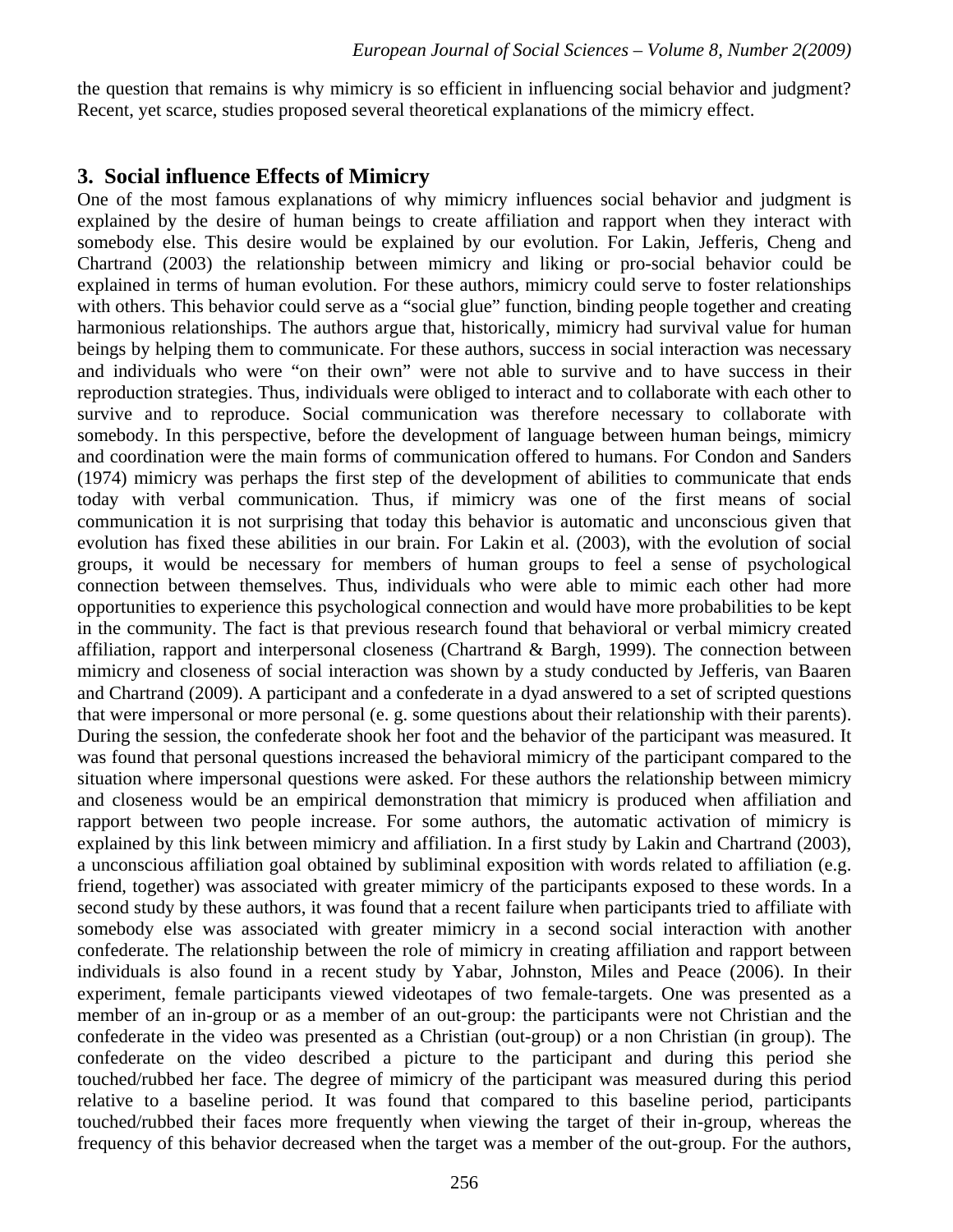again, the link between mimicry and the desire of affiliation could explain these results. With the member of the in-group, the desire to affiliate would be high and then mimicry increase in order to inform the counterpart that the participant had the desire to maintain the relation. With the member of the out-group, the decrease in mimicry would be used in order to inform the confederate that the participant did not want to interact with her and with members of her group in the future.

Given together, the results of theses studies support the theoretical explanation of Lakin, Jefferis, Cheng and Chartrand (2003) that mimicry is associated with the desire to create affiliation and rapport and that automatic mimicry is the result of an evolution process when mimicry was used in social communication between humans. Furthermore, most of the experimental studies on mimicry are recent (less than 5 years) and additional information is necessary to evaluate the link between mimicry and rapport.

Another theoretical explanation to explain the effect on mimicry on judgment and social behavior that has been put forward is the familiarity theory (Guéguen, 2005; 2007). For this author mimicry is associated with greater feelings of familiarity with the mimicker. Research on helping behavior has showed that when a solicitor seemed to be familiar with the subject solicited, he/she agreed more favorably to help the solicitor. In these studies, similarity was manipulated in various ways: congruence versus non-congruence of race, status, apparel appearance, attitudes… between the solicitor and the person solicited. A solicitor was helped more favorably when he/she was of the same race as the subject (Bickman & Kamzam, 1973; Gaertner & Bickman, 1971; Wegner & Crano, 1975). The same effect was obtained when the solicitation of help was made by phone and when ethnicity was manipulated by the accent of the solicitor (Harris & Klingbeil, 1976). People of high status more favorably help solicitors who are of high status and need help than those of low status (Goodman & Gareis, 1993). Keasey and Keasey (1971) found that same apparel appearance between helper and solicitor led to increase compliance to the solicitor request. This effect is also observed on spontaneous helping behavior (Suedfeld, Bochner & Matas, 1971). Attitude congruence toward capital punishment between a solicitor and a person solicited is a factor influencing helping behavior (Karabenick, Lerner & Beecher, 1975). In the same vein, Suefeld, Bochner and Wnek (1972) found that similar political attitudes increased altruism. In a computer-mediated communication context between two strangers, familiarity also enhances helping. Guéguen, Pichot and Le Dreff (2005) have carried an experiment where students received an e-mail containing a 40-question survey on their food habits which required 15-20 minutes of their time to respond. This questionnaire came from a hypothetical student of the university in which the subjects were registered. In half of the cases, the surname of the solicitor, which appeared in his/her electronic address, was the same as the surname of the target. Results show that compliance to the request was significantly higher in the same surname condition than in the different surname condition and that the response delay was significantly shorter in the same-surname condition than in control condition. All together theses studies together show that familiarity enhances helping behavior. Now, it has been found that mimicry is also associated with greater helping behavior (Van Baaren, Holland, Kawakami and Van Knippenberg, 2004; Van Baaren, Holland, Steenaert and Van Knippenberg, 2003). This effect is perhaps explained by the feeling of familiarity led by mimicry. In a recent study, cited above (Guéguen, 2007b), where it was found that mimicry was associated with greater compliance to a sellers' suggestion during the selling process and with greater positive evaluations of the sellers and the store (in this experiment the seller mimicked some customers), it was also found that the level of the feeling of familiarity of the customer toward the seller was statistically higher in the mimicry condition than in the non-mimicry control condition. More recently, Guéguen (in press) by using the experimental paradigm of Chartrand and Bargh (1999, study 1) found that participants were more likely to touch their own face when they interacted with a face touching confederate who possessed the same first name as their own than when they interacted with a confederate who had a different first name. The same effect occurred when familiarity with the confederate was manipulated by the help of sport interests, leisure interests or studies. Then, when a person becomes more familiar, his/her behavior is more favorably mimicked. This could explain why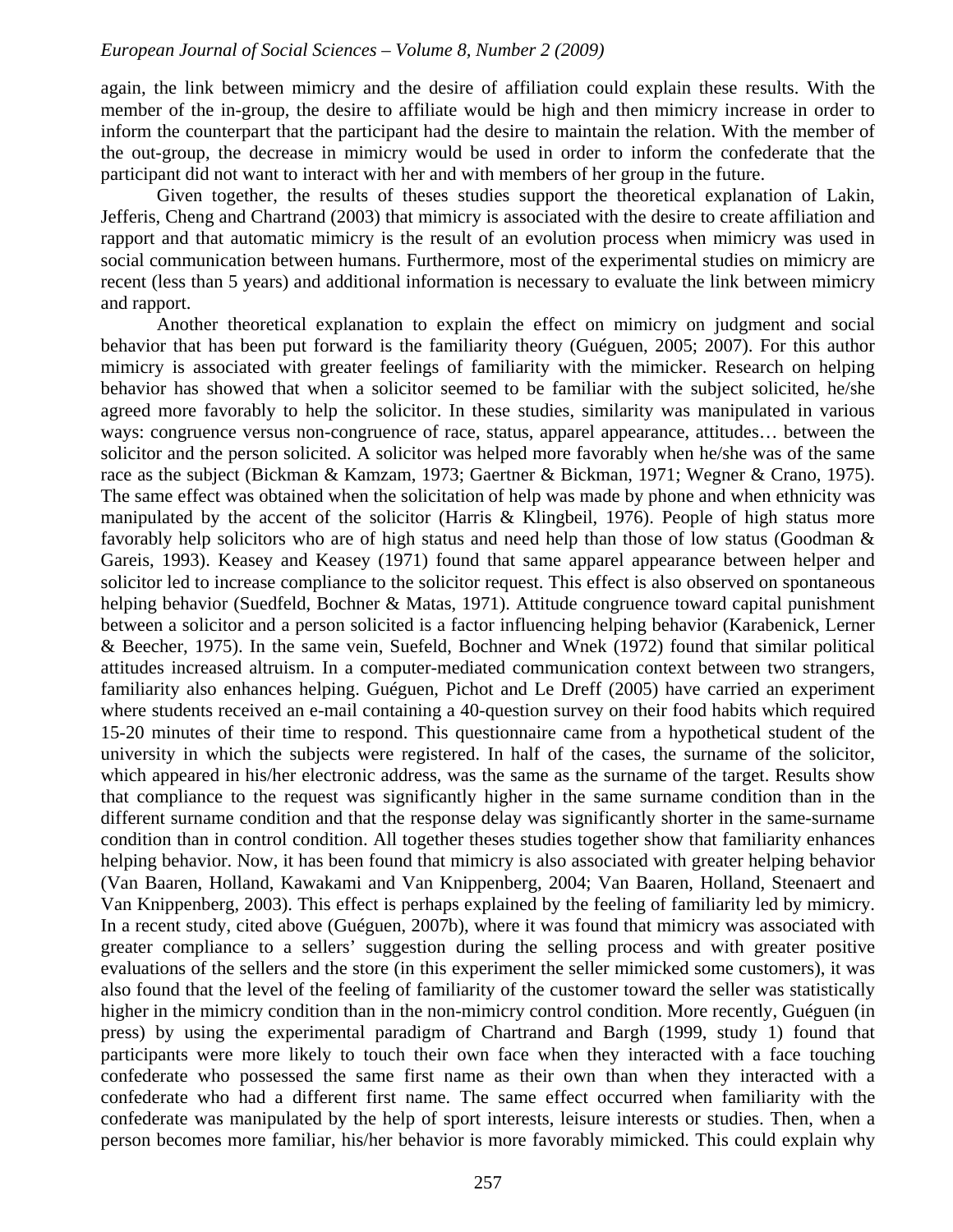mimicry is associated with greater positive perception of the mimicker and why a mimicker is more favorably helped in daily interactions.

Of course this theoretical explanation that mimicry enhances familiarity of the mimicker and then enhances one's positive judgment and helping behavior toward the mimicker is not incompatible with the theoretical explanation that mimicry creates greater desire of affiliation and rapport because familiarity is also associated with greater desire of affiliation and rapport. The question to be studied by scientists who work on mimicry is now to explore if mimicry associated to familiarity could enhance the traditional effect of mimicry found in previous studies. Mere familiarity and mimicry both have the power to enhance social interaction. It will thus be interesting to evaluate if familiarity associated with mimicry could create an interaction effect on judgment and helping behavior that would be higher than the mere enhancing effect of each social influence technique. The effect of mimicry is astonishing for social psychologists and further studies are now necessary to explain why this effect occurs and in which social situation this effect arises.

# **References**

- [1] Bailenson, J. N., & Yee, N. 2005. Digital chameleons: Automatic assimilation of nonverbal gestures in immersive virtual environments, *Psychological Science, 16*, pp. 814-819.
- [2] Bernieri, F. J. 1988. Coordinated movement and rapport in teacher-student interactions, *Journal of Nonverbal Behavior, 12,* pp. 120-138.
- [3] Bickman, L., & Kamzan, M. 1973. The effect of race and need on helping behavior, *The Journal of Social Psychology, 89,* pp. 73-77.
- [4] Bush, L. K., Barr, C. L., McHugo G. J., & Lanzetta, J. T. 1989. The effects of facial control and facial mimicry on subjective reaction to comedy routines, *Motivation and emotion, 12*, pp. 120- 138.
- [5] Cappella, J. N., & Panalp, S. 1981. Talk and silence sequences in informal conversations: III. Interspeaker influence, *Human Communication Research, 7*, pp. 117-132.
- [6] Chartrand, T. L., & Bargh, J. A. 1999. The chameleon effect: The perception-behavior link and social interaction, *Journal of Personality and Social Psychology, 76*, pp. 893-910.
- [7] Cialdini, R. B. 2001. *Influence: Science and practice* 4th ed.. Boston: Allyn & Bacon.
- [8] Condon, W. S., & Sander, L. W. 1974 Synchrony demonstrated between movements of the neonate and adult speech, *Child Development, 45*, pp. 456-462.
- [9] Gaertner, S., & Bickman, L. 1971. Effects of race on the elicitation of helping behavior: The wrong number technique, *Journal of Personality and Social Psychology, 20,* pp. 218-222.
- [10] Giles, H., & Powesland, P. F. 1975. *Speech style and social evaluation*, London: Academic Press.
- [11] Goodman, M., & Gareis, K. 1993. The influence of status on decision to help, *The Journal of Social Psychology, 133*, pp. 23-31.
- [12] Guéguen, N. in press. *100 petites expériences en psychologie des noms et prénoms,* Paris, Dunod.
- [13] Guéguen N. 2007a. *100 petites expériences en psychologie de la séduction*, Paris, Dunod.
- [14] Guéguen, 2007b. *Psihologia consumatorului*, Bucarest, Polirom.
- [15] Guéguen N. 2005. *100 petites expériences en psychologie du consommateur*, Paris, Dunod.
- [16] Guéguen N., Pichot N. & Le Dreff G. 2005, Similarity and helping behavior on the Web: The impact of the convergence of surnames between a solicitor and a solicitee in a request made by e-mail, *Journal of Applied Social Psychology, 35*, pp. 423-429.
- [17] Harakeh, Z., Engels, R., van Baaren, R. B., & Scholte, R. H. J. 2007. Imitation of cigarette smoking: An experimental study of smoking in a naturalistic setting, *Drug and Alcohol Dependence, 86*, pp. 199-206.